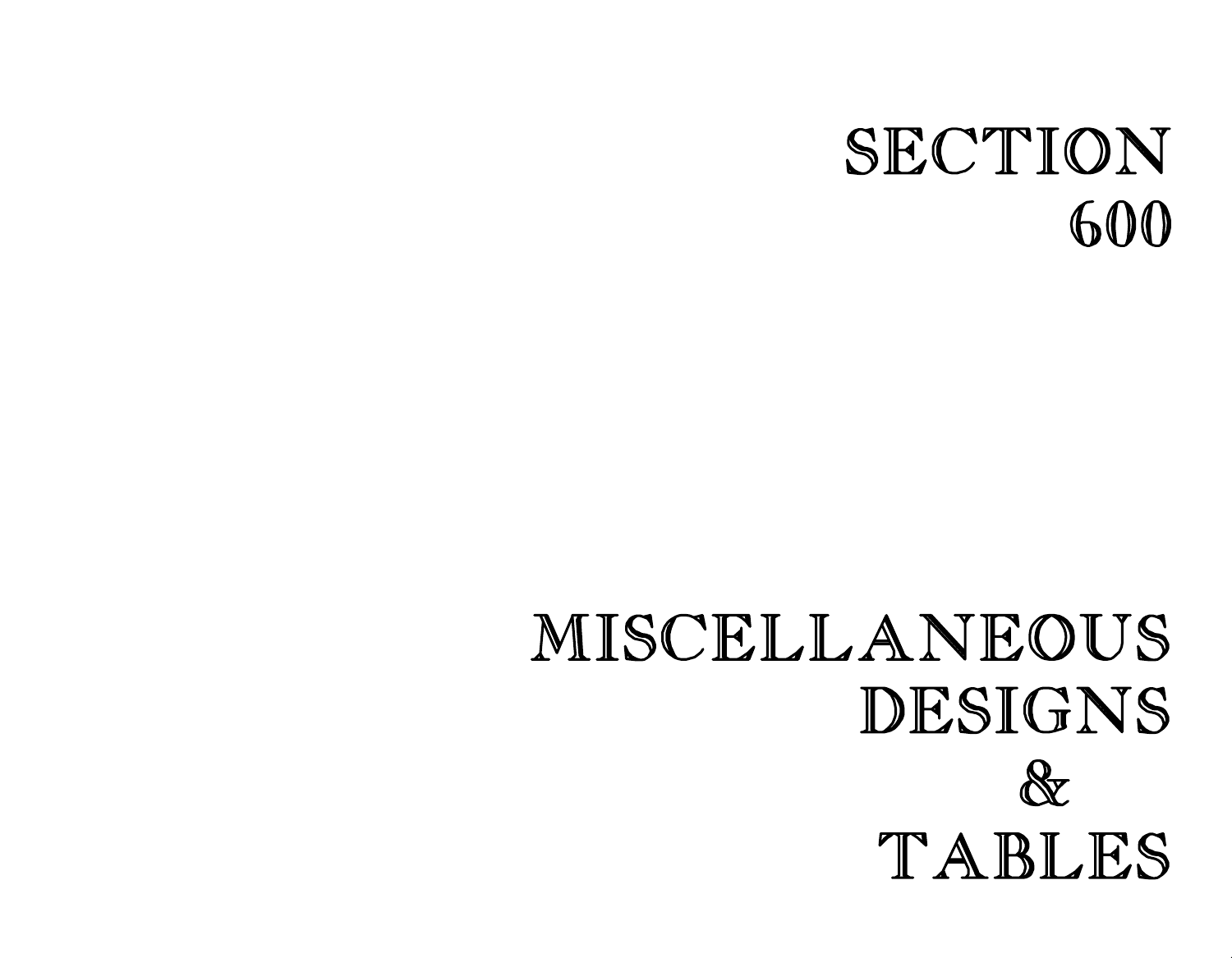## **VDOT 2001 Road and Bridge Standards Section 600 - Miscellaneous Design and Tables**

| <b>Standard</b> | Page   | <b>Title</b>                                                                                          | <b>Current</b><br><b>Revision</b> | <b>Previous Revisions</b> |  |  |  |  |  | Original<br><b>Standard</b> | Insertable<br><b>Sheet</b> |
|-----------------|--------|-------------------------------------------------------------------------------------------------------|-----------------------------------|---------------------------|--|--|--|--|--|-----------------------------|----------------------------|
| $S-1$           | 601.01 | Standard Concrete Steps for 1 1/2 : 1 Slopes                                                          | 7/02                              |                           |  |  |  |  |  | 2/01                        | $A-144$                    |
|                 | 601.02 | Standard Concrete Steps for 1 1/2 : 1 Slopes                                                          |                                   |                           |  |  |  |  |  | 2/01                        |                            |
| $S-2$           | 601.03 | Standard Concrete Steps for 2:1 Slopes                                                                | 7/02                              |                           |  |  |  |  |  | 2/01                        | A-144                      |
|                 | 601.04 | Standard Concrete Steps for 2:1 Slopes                                                                |                                   |                           |  |  |  |  |  | 2/01                        |                            |
| $HR-1$          | 601.05 | Standard Handrail Method of Locating and<br>Erecting                                                  | 7/04                              |                           |  |  |  |  |  | 2/01                        | $A-68$                     |
| $LR-1$          | 601.06 | Minimum Design for Small Boat Launching<br>Ramps at Public Landings                                   |                                   |                           |  |  |  |  |  | 2/01                        |                            |
| $SP-1$          | 601.07 | Settlement Plate                                                                                      |                                   |                           |  |  |  |  |  | 2/01                        |                            |
| $SI-1,2,3$      | 602.01 | Standard Plan for Sign Islands                                                                        |                                   |                           |  |  |  |  |  | 2/01                        |                            |
| <b>PE-1</b>     | 602.02 | <b>Standard Private Entrances</b>                                                                     | 9/06                              | 7/05                      |  |  |  |  |  | 2/01                        |                            |
| $CR-1$          | 602.03 | Standard Maintenance Crossover for use on<br>Freeways                                                 |                                   |                           |  |  |  |  |  | 2/01                        |                            |
| RFD-1           | 603.01 | <b>Standard Mailbox</b>                                                                               | 7/04                              | 7/03                      |  |  |  |  |  | 2/01                        | A-149                      |
|                 | 603.02 | <b>Standard Mailbox</b>                                                                               | 7/04                              | 1/04                      |  |  |  |  |  | 7/03                        | A-149                      |
| $G-3$           | 604.01 | Precast Concrete Cattle Guard                                                                         |                                   |                           |  |  |  |  |  | 2/01                        |                            |
| $G-3A$          | 604.02 | Precast Concrete Cattle Guard                                                                         |                                   |                           |  |  |  |  |  | 2/01                        |                            |
| $NG-1$          | 605.01 | Storage Facility for Nuclear Guage                                                                    | 2/06                              |                           |  |  |  |  |  | 2/01                        | $A-171$                    |
| $RU-1$          | 606.01 | Methods of Undercutting Rock                                                                          |                                   |                           |  |  |  |  |  | 2/01                        |                            |
| $SS-1$          | 607.01 | Standard Method of Setting and Marking Slope<br><b>Stakes</b>                                         |                                   |                           |  |  |  |  |  | 2/01                        |                            |
| $SD-1$          | 608.01 | Sight Distances on Horizontal Curves Height of<br>Eye 3.5 Feet; Height of Object 0.5 and 4.25<br>Feet | 2/06                              |                           |  |  |  |  |  | 2/01                        |                            |